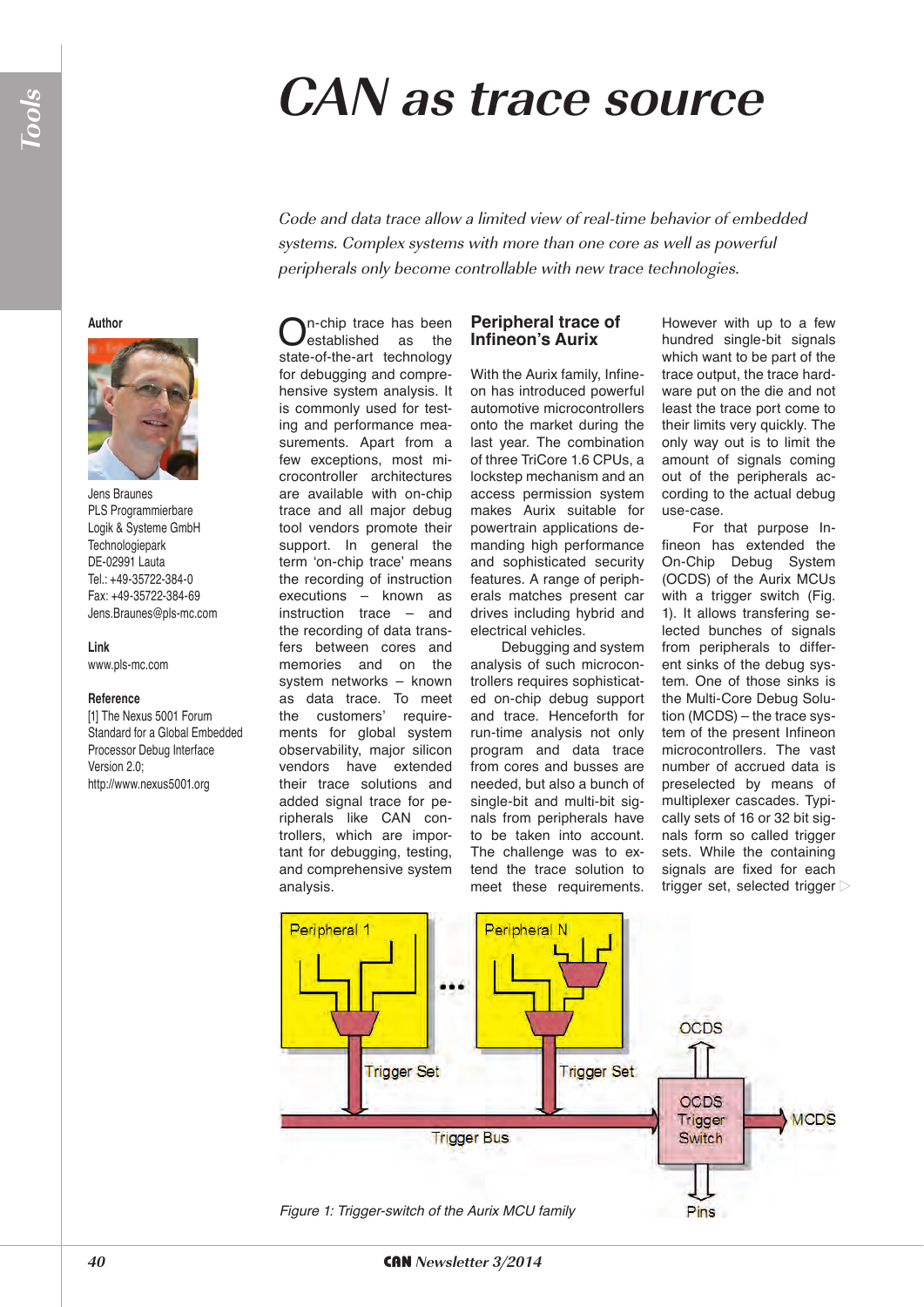# Your Source For tem Integration

- Colour and monochrome displays
- ◯ Freely configurable HMI graphics, state machines, diagnostics, CAN messaging and scripting/activity programming
- Compatible with CAN 2.0B, SAE J1939, CANopen, freeform
- Ultra-bright, bonded & coated LCD: - Maximum visibility, works with polarized sunglasses
- **O** Data logging and graphical trending
- Reduce wire harness cost with IX3212 Power Distribution Modules:
	- 12 outputs: 15A per output/70A per module, on-off/PWM/H-bridge
	- 12 digital & 8 analogue inputs.
- Robust and reliable: suitable for use outside the cab - Class-leading environmental protection: IP67, -40 to +85°C

Murphy's PowerView displays integrate your control systems and machine data in a powerful, rugged package. With superb environmental specs, bonded screen and sealed connectors, it provides durable performance even in the harshest applications.

Seamlessly add CAN-controlled solid-state I/O and power distribution where you need it with the PowerCore IX3212. This Power Distribution Module directly drives high-power motors, lamps, actuators and loads via a four-wire power and CAN connection. Improve your control, reliability and load diagnostics while saving on wiring and labour costs.





**PowerView™** Freely Configurable Displays

PowerCore<sup>™</sup> Controller, Input/Output & **Power Distribution Modules** 

## Integrate your total package with Murphy products!



by **ENOVATION** CONTROLS

**ENOVATION CONTROLS CORPORATE HEADQUARTERS<br>5311 S 122ND EAST AVENUE<br>TULSA, OK 74146 ENOVATION CONTROLS – SAN ANTONIO OFFICE**

5757 FARINON DRIVE SAN ANTONIO, TX 78249 **ENOVATION CONTROLS – HOUSTON OFFICE**

105 RANDON DYER RD ROSENBERG, TX 77471 **ENOVATION CONTROLS LTD. – UNITED KINGDOM** CHURCH ROAD LAVERSTOCK

SALISBURY SP1 107 UK

**MURPHY ECONTROLS TECHNOLOGIES (HANGZHOU) CO, LTD.** 77 23RD STREET HANGZHOU ECONOMIC & TECHNOLOGICAL DEVELOPMENT AREA HANGZHOU, ZHEJIANG 310018 CHINA **DOMESTIC SALES & SUPPORT ECONTROLS PRODUCTS**<br>PHONE: 210 495 9772<br>FAX: 210 495 9791<br>EMAIL: INFO@ECONTROLS.COM<br>WWW.ECONTROLS.COM

**MURPHY PRODUCTS** PHONE: 918 317 4100 FAX: 918 317 4266 EMAIL: SALES@FWMURPHY.COM

WWW.FWMURPHY.COM<br>**MURPHY CONTROL SYSTEMS & SERVICES**<br>PHONE: 281 633 4580<br>EMAIL: CSS-SOLUTIONS@FWMURPHY.COM

**MURPHY INDUSTRIAL PANEL DIVISION** PHONE: 918 317 4100 FAX: 918 317 4124 EMAIL: IPDSALES@FWMURPHY.COM

FAX: +86 21 6237 5887 EMAIL: APSALES@FWMURPHY.COM **LATIN AMERICA & CARIBBEAN** PHONE: 918 317 2500 EMAIL: LASALES@FWMURPHY.COM

**INDIA**

**INTERNATIONAL SALES & SUPPORT UNITED KINGDOM**<br>PHONE: +44 1722 410055<br>FAX: +44 1722 410088<br>EMAIL: SALES@ENOVATIONCONTROLS.EU WWW.FWMURPHY.EU **CHINA** PHONE: +86 21 6237 5885

**SOUTH KOREA** PHONE: +82 70 7951 4100 EMAIL: SKOREASALES@FWMURPHY.COM

PHONE: +91 91581 37633 EMAIL: INDIASALES@FWMURPHY.COM Printed in the USA

**ISO 9001** 

#1411527 7/14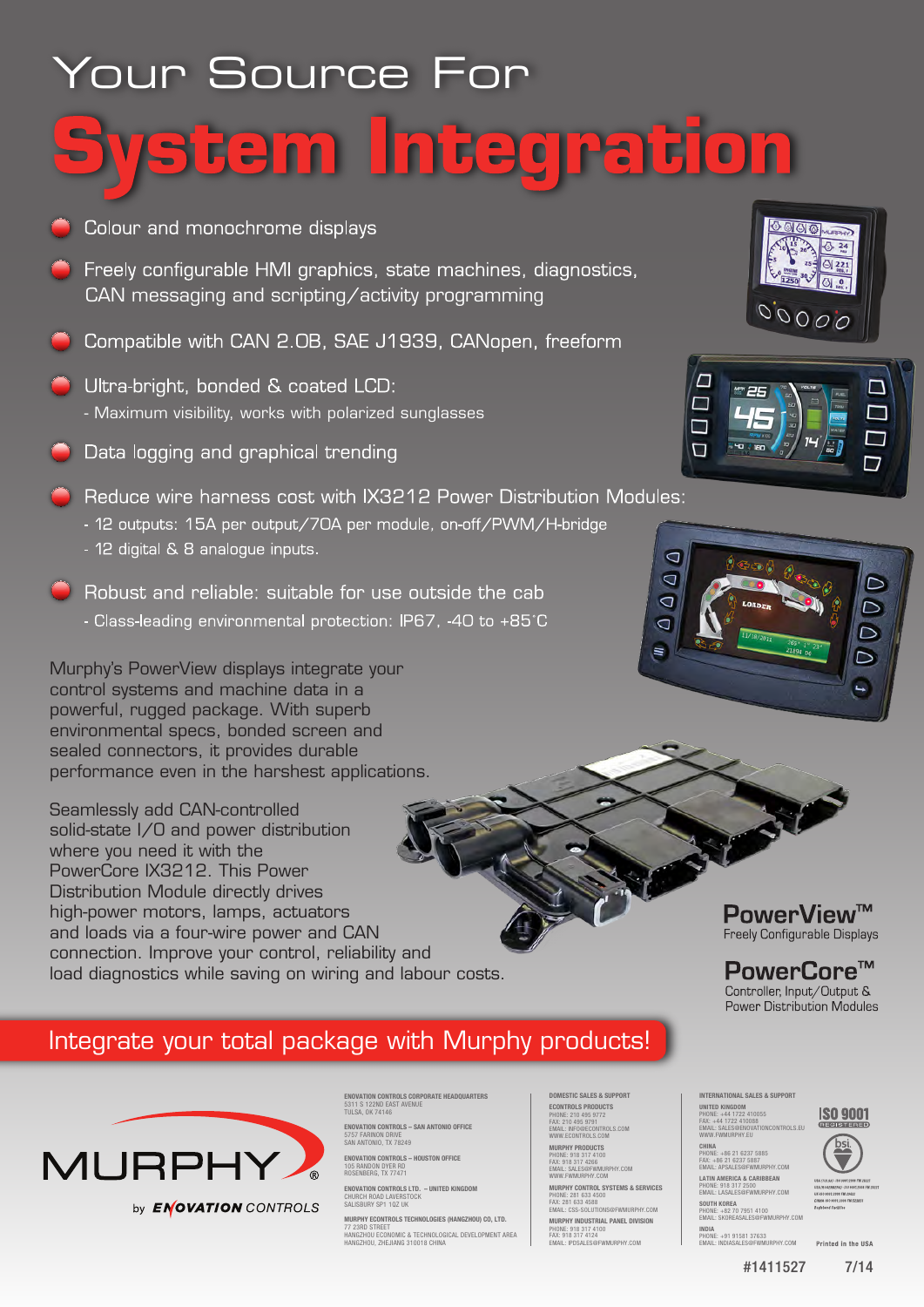sets are then transferred by OCDS trigger busses to the internal trace interface. The trace interface itself does not know anything about the origin and content of the trigger sets. It just sees data packets. Therefore, when the captured trace data is decoded, the tool needs to know the actual configuration of the multiplexers and which trigger sets are selected to be part of the trace data.

Peripherals like Flexray, DMA controllers, and CAN of course influence run-time behavior. The integration of their debug signals into the trace system – which is called signal trace in the following – allows reconstructing an almost complete system state via the debug tool and the observation of interactions between CPUs and peripherals.

#### **Managing data floods**

We have seen that with the new trace sources – the peripherals – a lot of additional trace data becomes available. However this data flood is hardly controllable. The on-chip debug hardware alone doesn't have the performance to capture all the data and put them offchip to the debug tool. On chip data are already filtered to keep the required bandwidth for the trace to be reasonable. Of course this is also a matter of analysis efforts. The bigger the information flood the more difficult it is for the tool and in the end for the developer to identify possible functional errors or performance bugs.

A comparatively easy method to configure the multiplexers and filter mechanisms of the Aurix on-chip trigger switch and MCDS is to use the Universal Emulation Configurator (UEC). UEC is part of the Universal Debug Engine (UDE) from PLS and has been in use for powerful on-chip trace units

|                                      | <b>CAN: Signal on specific CAN message</b> |  |                 |                                      |  |  |
|--------------------------------------|--------------------------------------------|--|-----------------|--------------------------------------|--|--|
| Signal name: CANreceived             |                                            |  |                 | Watchpoint name CAN message received |  |  |
| Direction:                           | receive                                    |  |                 |                                      |  |  |
| Specific CAN node  Don't care        |                                            |  |                 |                                      |  |  |
| Specific object ID                   | 1.                                         |  |                 |                                      |  |  |
| Signal SFR address                   |                                            |  |                 |                                      |  |  |
| Signal name: PortOut                 |                                            |  |                 | Watchpoint name Port written         |  |  |
| Register: P33 OMR                    |                                            |  | $\bullet$ write |                                      |  |  |
|                                      | <b>Trace from event to event</b>           |  |                 |                                      |  |  |
| Begin of meassurement @: CANreceived |                                            |  |                 |                                      |  |  |
| Actions:                             | Store peripheral data                      |  |                 |                                      |  |  |
|                                      | Watchpoint "CAN message received"          |  |                 |                                      |  |  |
| End of meassurement @: PortOut       |                                            |  |                 |                                      |  |  |
|                                      |                                            |  |                 |                                      |  |  |
| Actions:                             | Watchpoint "Port written"                  |  |                 |                                      |  |  |
| Program trace                        | Enable                                     |  |                 |                                      |  |  |
| Data trace                           | Enable                                     |  |                 |                                      |  |  |

*Figure 2: Graphical configuration of a mixed program and signal trace*

with comprehensive trigger and filter mechanisms for years. The flexible concept behind UECs allows a combination of 'common' program and data trace with the new signal trace. That way a trace task can be created completely with one single tool without the need to separate between onchip trigger switches and MCDS.

Of course, the combination of program or data trace and signal trace from peripherals provides benefits if a certain event or interaction between different parts of the controller is of interest. As an example, with trace the time an interrupt service requires from an incoming CAN message to respond with a signal on an external port pin

can easily be measured. The on-chip trace recognizes a particular message on the CAN network – it is even possible to filter for the origin and message type – and starts the trace recording. The write access to the port pin is visible to the trace unit as well and can be used as an event to stop the trace. Figure 2 shows the trace task configured with the graphical editor of the Universal Emulation Configurator (UEC). Apart from the time measurement the configuration contains the setup for a complete program and data trace as well. For trace analysis all captured trace data from different trace sources are merged and displayed in a combined view (Fig. 3).

#### **Will signal trace become mainstream?**

That is an interesting question. For industrial and automotive applications, signal trace is for sure an important extension to the controller's debug functionality. However you only get these things with some investments in hardware and tools. To keep the hardware costs within limits Infineon pursues their concept of two different controller types: an emulation device with all the additional hardware for high level debugging and trace and a production device to be built in the products only with basic debug support.

Apart from Infineon with its MCDS, another important player in the area of